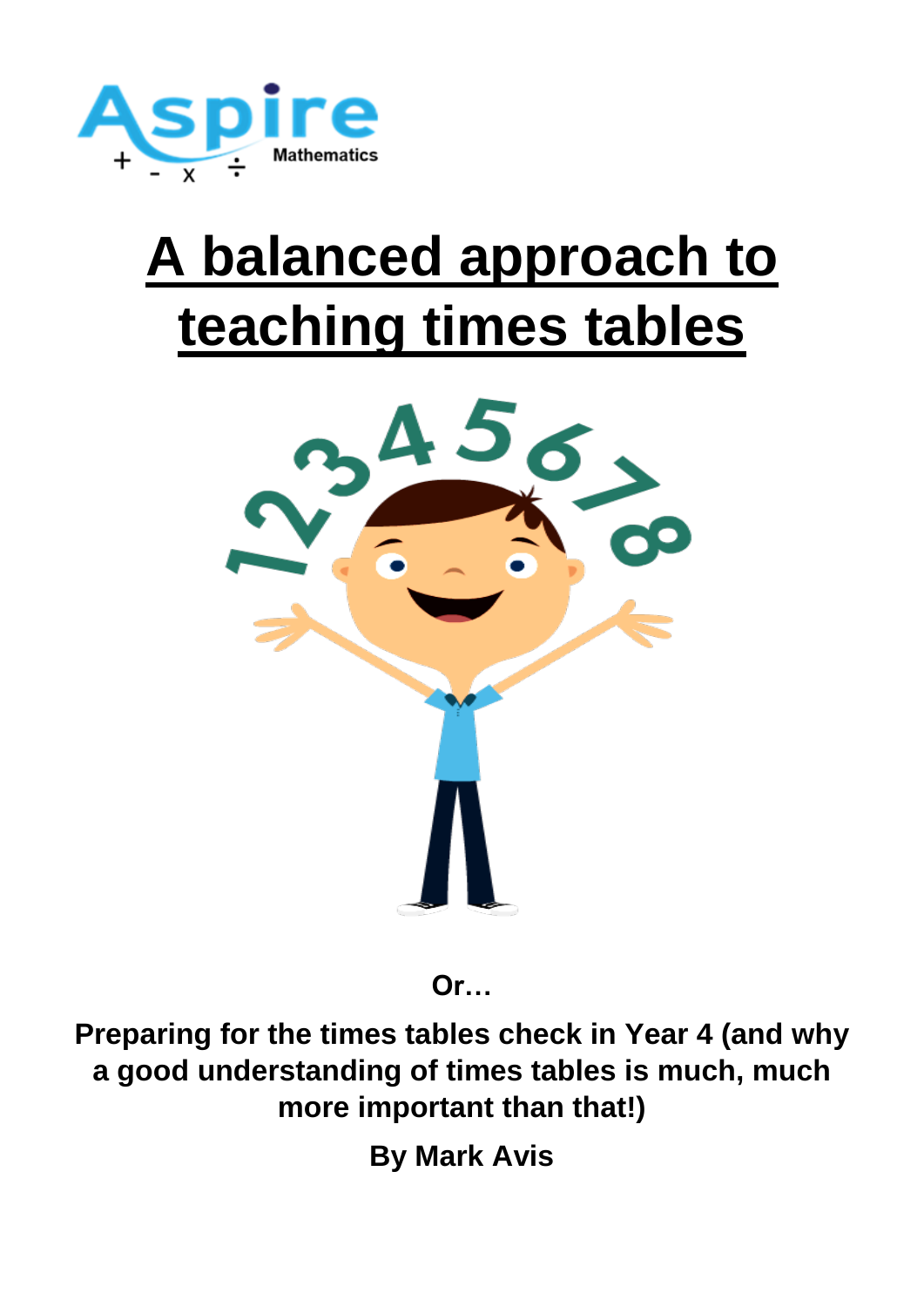# **Preparing for the times tables check in Year 4 (and why a good understanding of times tables is much, much more important than that!)**

Children in Year 4 in 2020 (This year's Year 3) will take the first Tables Check test.

It's important that children have fluent recall of tables facts but there are two key questions to think about:

# **Why is it important?**

Given the high importance placed by our educational system on the results of national tests, it's tempting for school leaders and teachers to focus on teaching the tables so that children can "pass" the Tables Check Test and get a big tick for the school.

It's no coincidence that there is a plethora of new products that you can buy in order to "improve children's tables fluency".

That's not to trivialise the importance for schools of getting a good pass in the test which will be a "straight" on screen test (no divisions, no applying to problems) where they will have just six seconds to answer

But there are really important **mathematical** reasons that children need to develop automatic recall of tables facts.

When faced with a long question involving multiplication such as 234 x 46 to solve using a written method (where six individual "times tables" products need to be found before the whole problem can be answered) children will take too long to answer the question and be more likely to get it wrong if they have to work those six individual questions out by, for instance, counting.

Similarly, if they are faced with a question involving division or fractions, or a question requiring reasoning, there are obvious benefits to being able to apply a good understanding of the tables and their inverses.

Some theorists explain this in terms of "cognitive load". We have a massive long term memory where things that we have learned (remembered) are stored as "schemas" – mental models of how ideas are connected to each other. We also have a much more limited "working memory". If we can store a deep understanding of the connections and patterns involved in times tables, we can quickly draw them out from our long term memory to our working memory to help us to solve bigger and wider problems. If we can't, then we create too great a cognitive load on the working memory, we need to use too much of our working memory to calculate them.

## **What do we mean by "fluent recall"?**

We can think of fluency as being about speed and, of course, it will help to be able to recall tables facts quickly. We might call this "procedural fluency" or "instrumental understanding" (what the maths writer Richard Skemp describes as rules without reasons).

But we can also think of fluency as being about understanding the connections and patterns which are inherent in the tables. We might call this "conceptual fluency" or "relational understanding". Having this sort of connected and meaningful understanding will help to lock the tables into those schemas in the long term memory.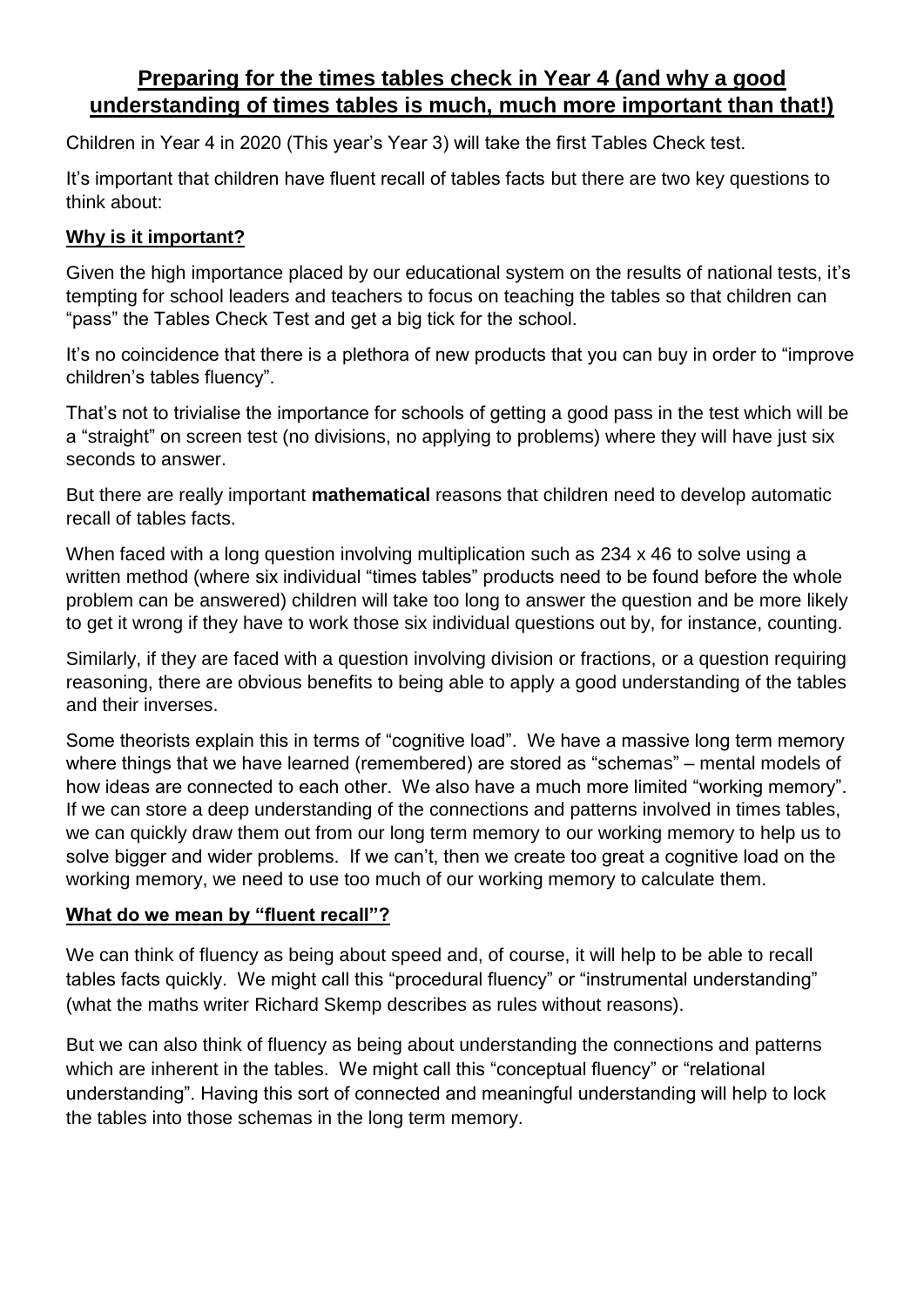# **It was much better in the old days…**

Whilst, clearly, music was far better in the 1970s, it is a myth that there was a golden age where all children had fluent recall of all tables facts and could apply them to a range of questions and contexts. It is also a myth, put about by politicians who want to make it seem that they are spearheading a return to good old fashioned values, that the fundamental approaches to teaching tables was abandoned decades ago.

In reality, in the past, as now, some children found it easier than others to recall tables facts and some found it easier than others to apply them to a range of questions other than a narrow tables test.

Also, in reality, regular and often very frequent, tables testing and "drill" type practices are still very common in very many classrooms as the main or only ways of "teaching" tables. Sometimes the "tests" are quite fun such as Harry Potter springing up in an app or on a website and asking a tables question which you have x number of seconds to answer. But that's still a timed test.

Some good research (Beilock, 2011 and Ashcraft, 2014) suggests that timed tests are a strong factor in developing "maths anxiety".

# **It's all about the balance**

My research in 2017 (Business as usual or a better balance), showed that there was a definite advantage to teaching tables using a more conceptual approach and more recent research has suggested that teaching the concepts, connections and patterns and then practising them using a balance of conceptual and procedural activities, is the way to go.

## **What are the concepts?**

## **Repeated Addition**

Multiplication can be seen as repeatedly adding the same number e.g.  $7 + 7 + 7$  is the same as 3 x 7. This can be taught by sowing the repeated addition in a range of different ways and doing activities that ask children to make the connection between them and the tables fact e.g.



There are games and activities which use this concept in the booklet – Conceptual games for teaching times tables.

In the National Curriculum, children are expected to count in steps of the same size in different year groups e.g. 2,3 and 5 I Year 2 and 4 and 8 in Year 3 etc.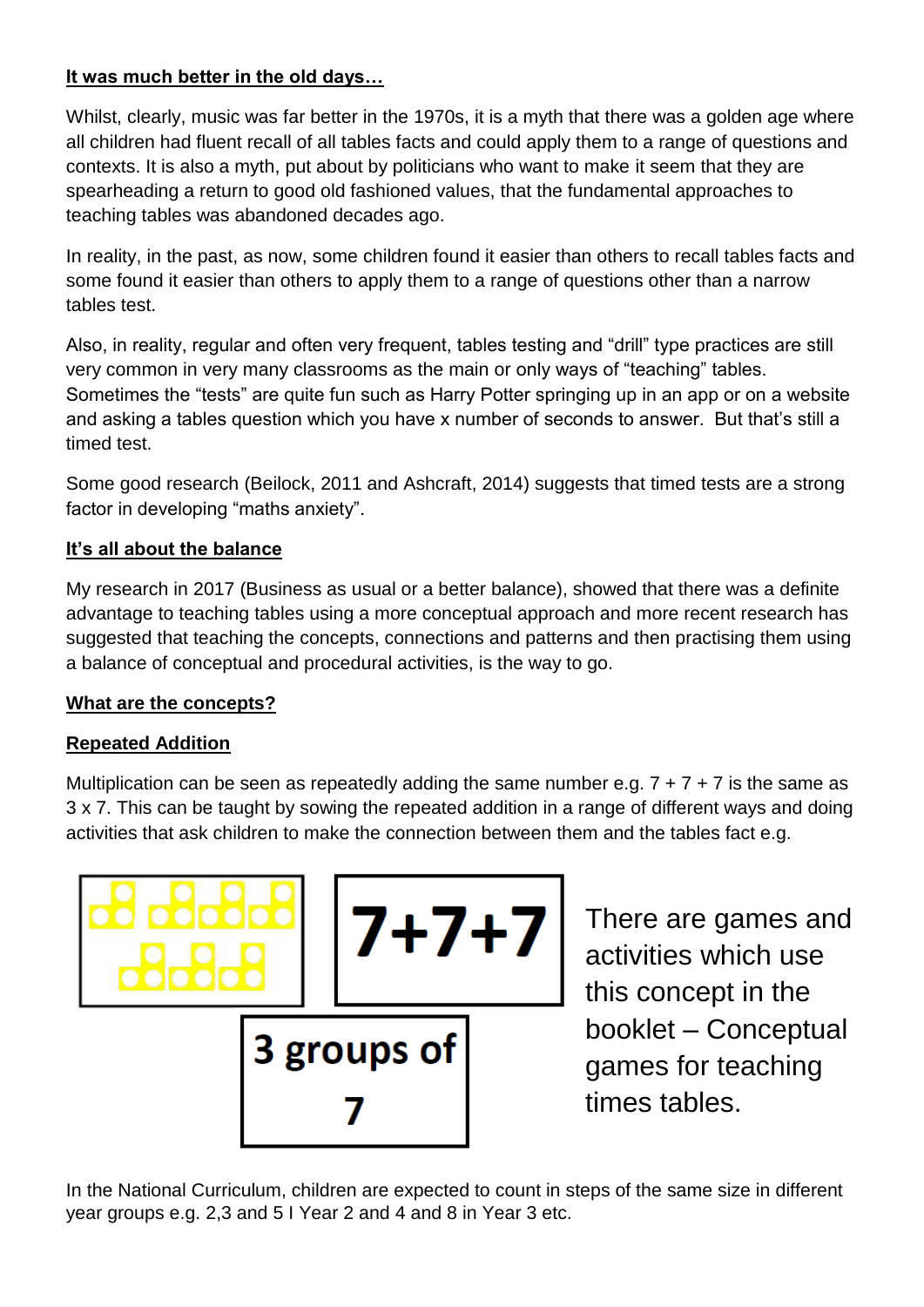# **Multiplication is commutative**

The fact that 3 x 7 is the same as 7 x 3 means that it is often useful to turn a question around to make it easier, to see the opportunity to use a connection.

This concept can be shown and practised using materials which draw on this connection and in particular which use arrays to show it e.g.



There are games and activities

for teaching times tables



# **Division and multiplication are inverse**

As above, using arrays can underline the fact that  $6 \times 7 = 42$  is the inverse of  $42 \div 7 = 6$ .

Matching the different representations in games and other establish this in the long term memory.



## **Using the connections and patterns**

- **3X** Double it and add another one.  $3 \times 8$   $\rightarrow$  2 x 8= 16 and another 8 = 24
- **4X** double it and double again.  $4 \times 8$  2  $\times 8 = 16$  2  $\times 16 = 32$
- **5X**  Use your fingers
- **8X** double, double, double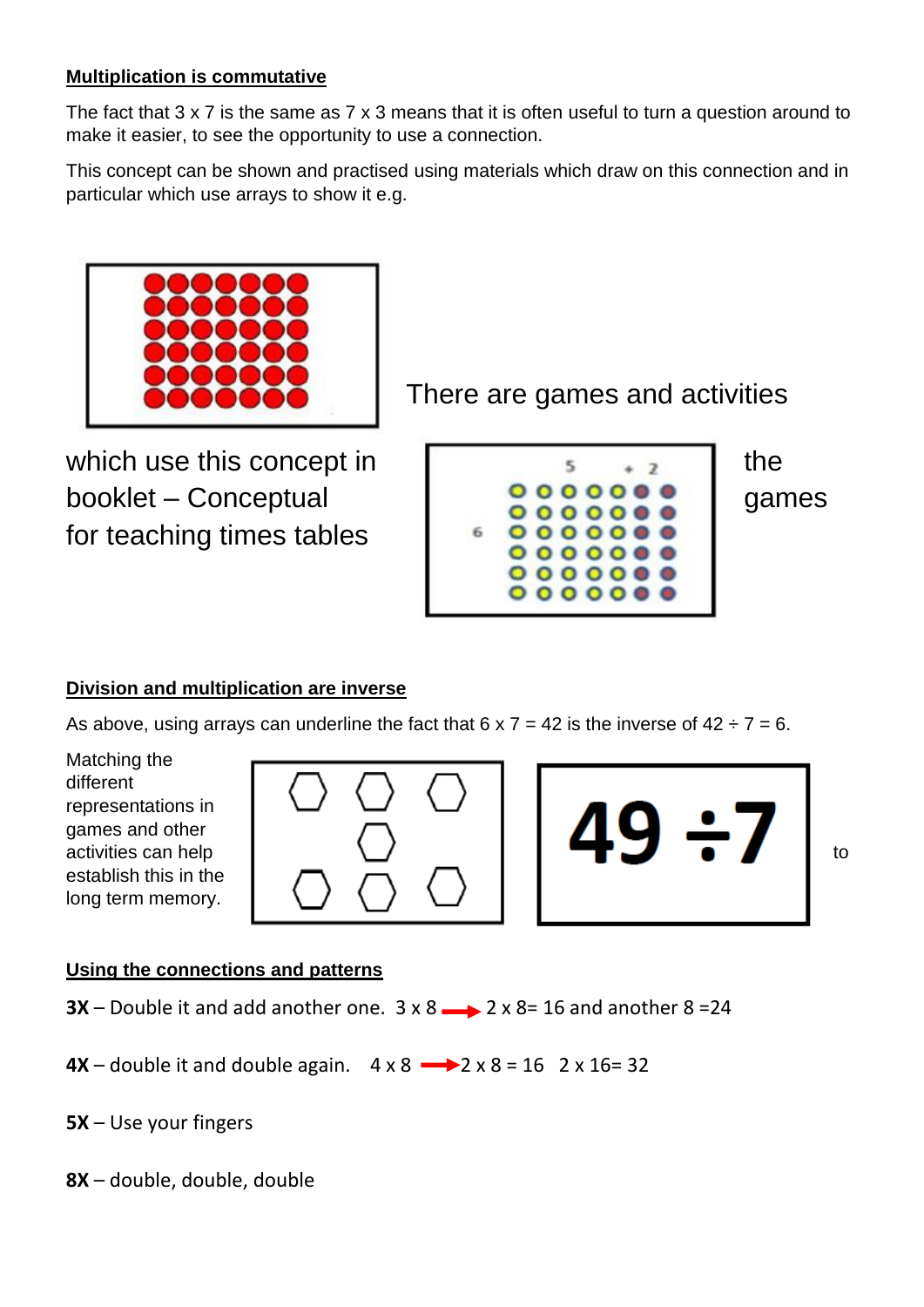**9X** – Call it x 10 and take away the number that you are multiplying by 9  $2 \times 9 = 2 \times 10 = 20 - 2 = 18$  $3 \times 9 = 3 \times 10 = 30 - 3 = 27$  $4 \times 9 = 4 \times 10 = 40 - 4 = 36$ 

**10X** – Generally just put a 0 on the end **11X** – Double the digits up to 9

And generally getting children to see all of the connections for a particular tables fact e.g.

 $4 \times 7 = 28$  $7 \times 4 = 28$  $28 \div 4 = 7$  $28 \div 7 = 4$ 

# **Practice makes perfect**

When children have worked on the patterns and connection in the tables by activities such as counting in steps and connecting multiple representations to the tables fact (such as the game and activities in the booklet, "Conceptual games for teaching times tables") - they might practice them in different ways. These may include lots of "procedural" activities such as working on apps such as Times Tables Rockstars, websites, singing songs and playing board games such as those in the booklet, "Procedural games for teaching times tables".

#### **What about tables tests?**

There is research evidence to suggest that testing can play a positive part in helping children to learn, to commit ideas and facts to long term memory (Roediger et al, 2011) **but regular tests do not have to replicate critical, high stakes, summative tests in order to have a positive effect** (McDermott et al, 2014).

Low stakes tests such as self - quizzing, can help children to see where they are with different tables facts and sets of tables. They are likely to be more beneficial than a weekly speed test.

You might still use these but only infrequently to see where everybody is with their tables learning.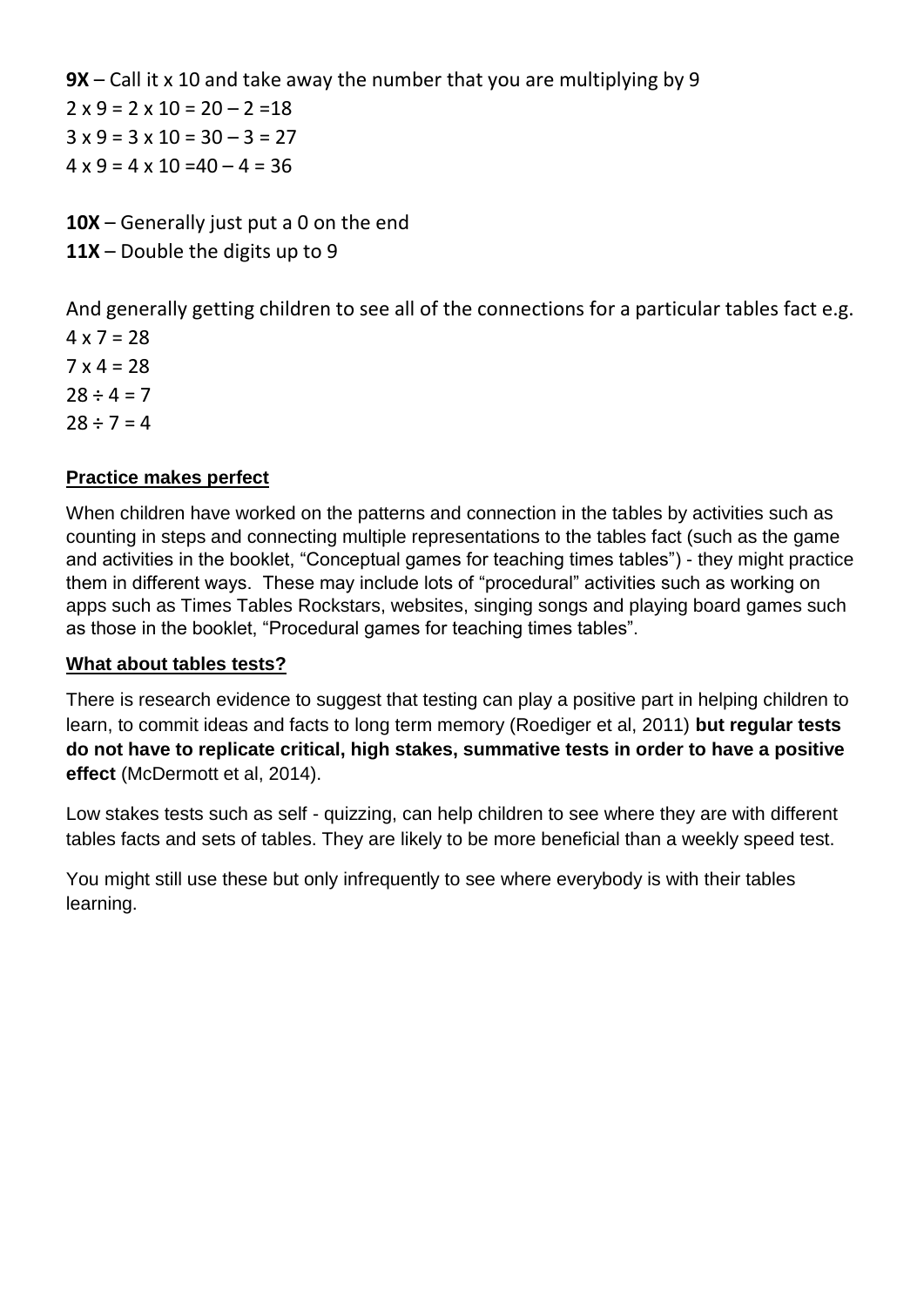#### **Planning for success**

#### **Year 2 (2s,5s and 10s)**

**Build up -** Build up by first using 1, 2, 5 and 10 as the first multipliers e.g. when looking at the 5X table, work on 5 x 1, 5 x 2, 5 x 5 and 5 x 10 first. Then go on to 5 x 3 and 5 x 4 then 6,7 and 8 and then 9,11 and 12.

**Concepts** - Begin by counting in steps and then showing the concepts through activities such as those in the booklet "Conceptual games for teaching times tables".

**Practice** - Once they have worked on the concepts and have begun to see the connections and patterns, ensure that they have plenty of varied practice. This might be using apps, websites and board games such as those in the booklet "Procedural games for teaching times tables" as well as regularly revisiting the conceptual activities.

This is very adaptable across a week's teaching – 10 minutes' practice after lunch, after break, 15 minutes in a maths lesson or longer period when you are focusing more on multiplication etc.

It is adaptable across a year by using a wide variety of ways to practice.

**Tests** – Use regular self -quizzing and other low stakes tests rather than frequent speed tests. You might test the speed of recall from time to time to see where they are.

## **Year 3**

It is common to work on the 3s,4s and 8s in Year 3. But it makes more sense to work on the connections between the 2s,4s and 8s e.g.

**4X** – double it and double again.  $4 \times 8$  – 2  $\times 8 = 16$  2  $\times 16 = 32$ 

**8X** – double, double, double

…and then to work on the connections between the 3s, 6s and 9s e.g.

**3X** – Double it and add another one.  $3 \times 8$   $\rightarrow$  2 x 8= 16 and another 8 = 24

**6X** – Double 3x. E.g.  $6 \times 8$   $\longrightarrow$  3  $\times 8 = 24$   $6 \times 8 = 48$ 

**9X** – Triple 3x. E.g.  $9 \times 4$   $\longrightarrow 3 \times 4 = 12$   $12 + 12 + 12 = 36$ 

**Build up -** Build up by first using 1, 2, 5 and 10 as the first multipliers e.g. when looking at the 8X table, work on 8 x 1, 8 x 2, 8 x 5 and 8 x 10 first. Then go on to 8 x 3 and 8 x 4 then 6,7 and 8 and then 9,11 and 12.

**Concepts** - Begin by counting in steps and then showing the concepts through activities such as those in the booklet "Conceptual games for teaching times tables".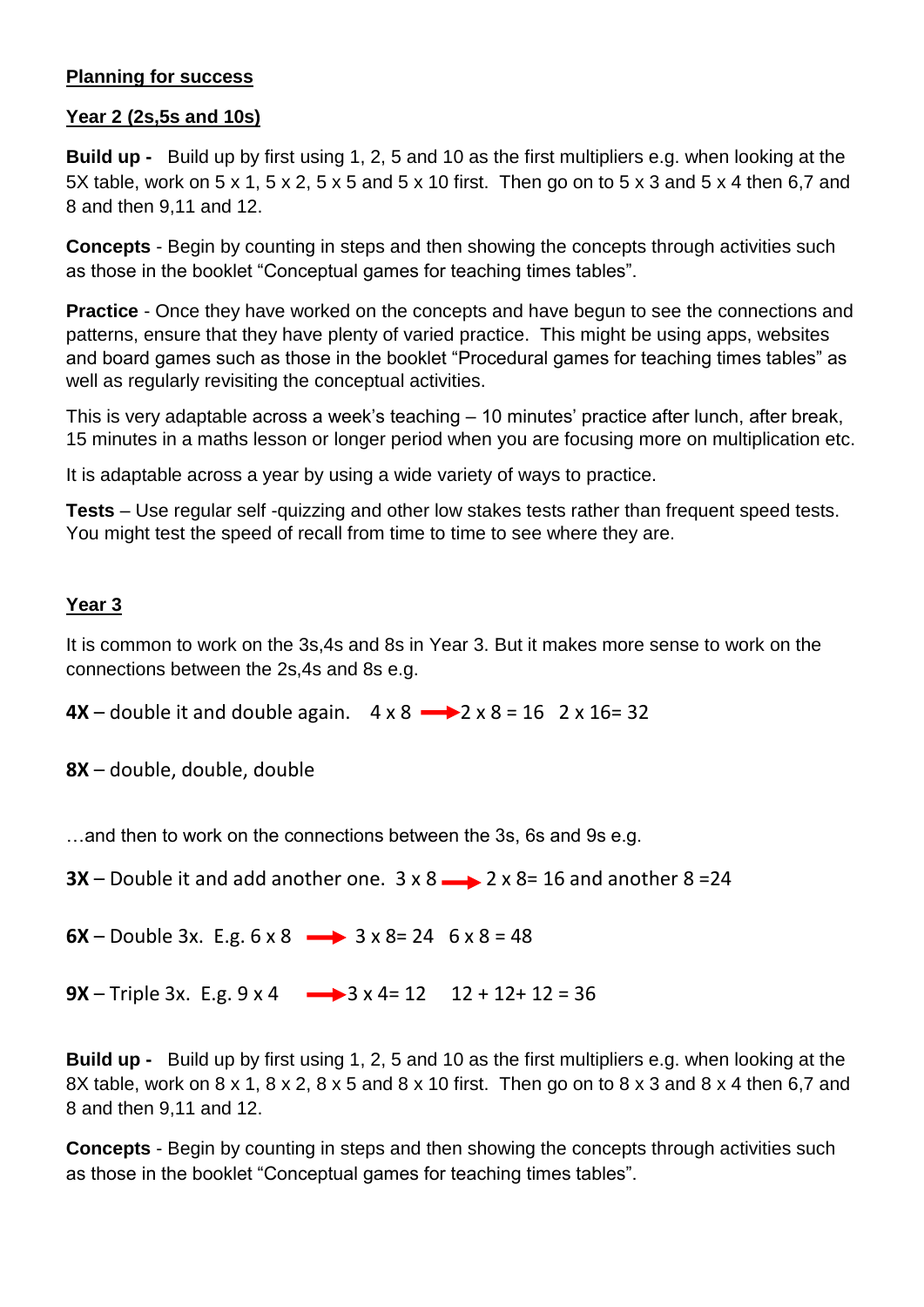**Practice** - Once they have worked on the concepts and have begun to see the connections and patterns, ensure that they have plenty of varied practice. This might be using apps, websites and board games such as those in the booklet "Procedural games for teaching times tables" as well as regularly revisiting the conceptual activities.

This is very adaptable across a week's teaching – 10 minutes' practice after lunch, after break, 15 minutes in a maths lesson or longer period when you are focusing more on multiplication etc.

It is adaptable across a year by using a wide variety of ways to practice.

**Tests** – Use regular self -quizzing and other low stakes tests rather than frequent speed tests. You might test the speed of recall from time to time to see where they are.

You might then introduce the 7x table in the same way.

# **Year 4 (All tables and introduce the 11s and 12s)**

**Build up -** Build up by first using 1, 2, 5 and 10 as the first multipliers e.g. when looking at the 7X table, work on 7 x 1, 7 x 2, 7 x 5 and 7 x 10 first. Then go on to 7 x 3 and 7 x 4 then 6,7 and 8 and then 9,11 and 12.

**Key Facts – The test developers' handbook suggests that there are certain tables which may come up more than others in the test. These are the 6,7,8,9 and 12 x tables (No 1x table and a maximum in each test of 7 questions from the 2s,5s and 10s)** 

**It also tells us that the "multipliers" (assuming that for instance, 8 x 3 is an 8X question) will be controlled. That means that these questions and their commutative will be more likely to appear.** 

| 6x6            | 6x7           | $6 \times 8$  | 6 x 9 | 6 x 12 |
|----------------|---------------|---------------|-------|--------|
| $7 \times 8$   | $7 \times 9$  | $7 \times 12$ |       |        |
| 8 x 9          | $8 \times 12$ |               |       |        |
| $12 \times 12$ |               |               |       |        |

Just for the record, yes this is jumping through hoops, teaching to the test etc. The Tables Check Test is a waste of time and money that will not improve children's mathematics any more than the Phonics Check has improved reading.

But a systematic development of children's conceptual as well as procedural understanding of tables using a balanced approach rather than teaching by testing is long overdue.

**Concepts** - Begin by counting in steps and then showing the concepts through activities such as those in the booklet "Conceptual games for teaching times tables".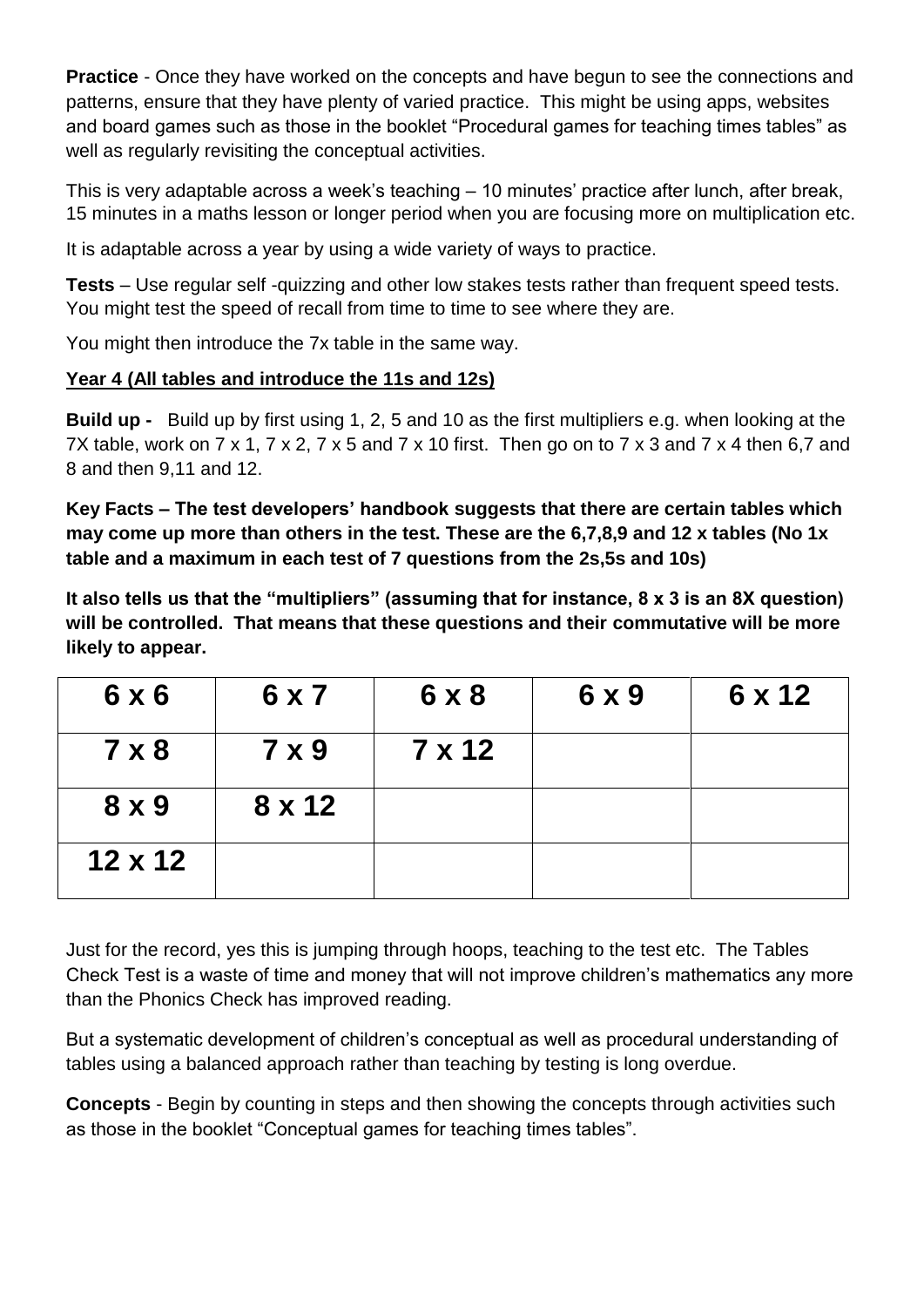Make sure that you also work on the structure e.g. as well as the earlier ones,

**9X** – Call it x 10 and take away the number that you are multiplying by 9  $2 \times 9 = 2 \times 10 = 20 - 2 = 18$  $3 \times 9 = 3 \times 10 = 30 - 3 = 27$  $4 \times 9 = 4 \times 10 = 40 - 4 = 36$ 

**11X** – Double the digits up to 9

**Practice** - Once they have worked on the concepts and have begun to see the connections and patterns, ensure that they have plenty of varied practice. This might be using apps, websites and board games such as those in the booklet "Procedural games for teaching times tables" as well as regularly revisiting the conceptual activities.

This is very adaptable across a week's teaching – 10 minutes' practice after lunch, after break, 15 minutes in a maths lesson or longer period when you are focusing more on multiplication etc.

It is adaptable across a year by using a wide variety of ways to practice.

**Be systematic –** A test can help you to find out which children know which tables facts well. Carrying on testing in the hope that they will get better is not a good plan. Once you know who can do what, systematically teach them the facts that they don't know (rather than, for instance, the whole 6 x table).

**Tests** – Use regular self -quizzing and other low stakes tests rather than frequent speed tests. You might test the speed of recall from time to time to see where they are.

## **Years 5 and 6**

**Be systematic –** A test can help you to find out which children know which tables facts well. Carrying on testing in the hope that they will get better is not a good plan. Once you know who can do what, systematically teach them the facts that they don't know (rather than, for instance, the whole 6 x table).

**Build up -** If there are children who are not confident in their use of nearly all of a particular table, build up by first using 1, 2, 5 and 1 as the first multipliers e.g. when looking at the 8X table, work on  $8 \times 1$ ,  $8 \times 2$ ,  $8 \times 5$  and  $8 \times 10$  first. Then go on to  $8 \times 3$  and  $8 \times 4$  then 6,7 and 8 and then 9,11 and 12.

**Concepts** - Begin by counting in steps and then showing the concepts through activities such as those in the booklet "Conceptual games for teaching times tables".